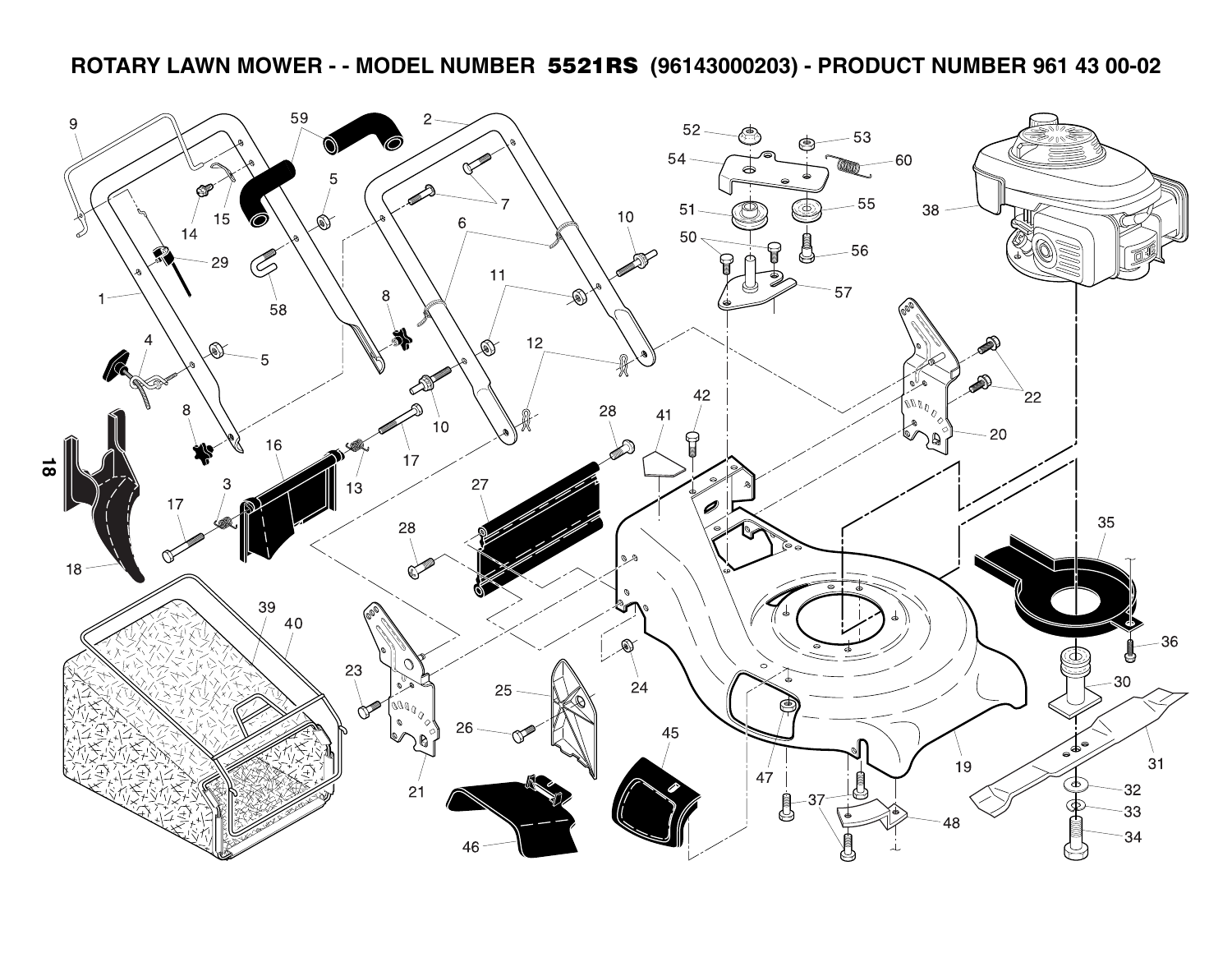| KEY<br>NO. | <b>PART</b><br>NO. | <b>DESCRIPTION</b>                        | <b>KEY</b><br>NO. | <b>PART</b><br>NO. | <b>DESCRIPTION</b>                         |
|------------|--------------------|-------------------------------------------|-------------------|--------------------|--------------------------------------------|
| 1          | 532 19 99-82       | Handle, Upper (Includes Foam Grip)        | 31                | 532 18 90-28       | Blade, 21"                                 |
| 2          | 532 19 72-02       | Handle, Lower                             | 32                | 532 85 10-74       | Washer, Hardened                           |
| 3          | 532 18 60-53       | Spring, Rear Door, RH                     | 33                | 532 85 02-63       | Lockwasher, Helical Spring 3/8             |
| 4          | 532 19 47-88       | Guide, Rope, Side                         | 34                | 532 85 10-84       | Screw, Hex Head 3/8-24 x 1.38              |
| 5          | 532 13 20-04       | Nut, Hex Lockwasher Insert 1/4-20         | 35                | 532 18 87-86       | Debris Shield                              |
| 6          | 532 06 64-26       | Wire, Tie                                 | 36                | 532 19 23-25       | Screw                                      |
| 7          | 532 19 15-74       | Bolt, Handle 5/16-18 x 1.75               | 37                | 532 15 04-06       | Bolt, Engine                               |
| 8          | 532 18 55-88       | Knob, Handle                              | 38                | $  -$              | Engine, Honda, Model Number GCV160         |
| 9          | 532 19 70-19       | Bail, Flat, Auto-Walk, Orange             |                   |                    | (For engine service and replacement parts, |
| 10         | 532 18 88-21       | Bolt, Carriage                            |                   |                    | call Honda at 1-800-426-7701)              |
| 11         | 873 93 05-00       | Nut, Hex, Centerlock 5/16-18 UNC          | 39                | 532 40 16-83       | Grassbag                                   |
| 12         | 532 05 17-93       | Cotter, Hairpin                           | 40                | 532 19 46-44       | Frame, Grassbag                            |
| 13         | 532 18 60-52       | Spring, Rear Door, LH                     | 41                | 532 10 73-39       | Danger Decal                               |
| 14         | 532 75 06-34       | <b>Screw</b>                              | 42                | 532 05 45-83       | Screw                                      |
| 15         | 532 12 51-62       | Bracket, Upstop                           | 45                | 532 19 05-10       | Mulcher Door Assembly                      |
| 16         | 532 19 05-74       | <b>Rear Door Assembly</b>                 | 46                | 532 19 05-12       | Deflector, Discharge                       |
| 17         | 532 18 41-93       | Bolt, Rear Door                           | 47                | 532 08 83-49       | Nut, Hex                                   |
| 18         | 532 19 81-70       | Plug, Mulcher                             | 48                | 532 19 09-39       | Mounting Bracket, Debris Shield            |
| 19         | 532 18 56-01       | Kit, Housing                              | 50                | 532 05 78-08       | <b>Screw</b>                               |
| 20         | 532 19 40-29       | Handle Bracket Assembly, LH               | 51                | 532 19 37-91       | Pulley Assembly, V-Groove                  |
| 21         | 532 19 40-31       | Handle Bracket Assembly, RH               | 52                | 532 14 52-12       | <b>Flange Nut</b>                          |
| 22         | 532 15 00-78       | Screw, Hex Washer Head                    | 53                | 532 15 55-52       | Locknut                                    |
| 23         | 532 16 31-83       | Bolt, Hex Head 5/16-18 x 5/8              | 54                | 532 18 58-98       | <b>Idler Arm</b>                           |
| 24         | 873 80 05-00       | Nut, Hex, with Lock Washer Insert 5/16-18 | 55                | 532 16 60-43       | <b>Idler Pulley</b>                        |
| 25         | 532 16 13-33       | Baffle, Side                              | 56                | 532 16 08-29       | Shoulder Bolt                              |
| 26         | 532 16 34-09       | Screw 12 x 5/8                            | 57                | 532 19 33-15       | <b>Bracket Assembly</b>                    |
| 27         | 532 18 89-86       | Skirt, Rear                               | 58                | 532 18 20-03       | Clip                                       |
| 28         | 532 08 86-52       | Screw, Hinge 1/4-20 x 1.25                | 59                | 532 18 27-48       | Grip, Handle, Foam, Smooth                 |
| 29         | 532 19 12-21       | Engine Zone Control Cable                 | 60                | 532 18 22-26       | Spring, Return                             |
| 30         | 532 18 91-79       | <b>Blade Adapter / Pulley</b>             | $\sim$ $\sim$     | 532 16 23-00       | Warning Decal (not shown)                  |
|            |                    |                                           | $ -$              | 532 19 99-81       | Owner's Manual, English / French           |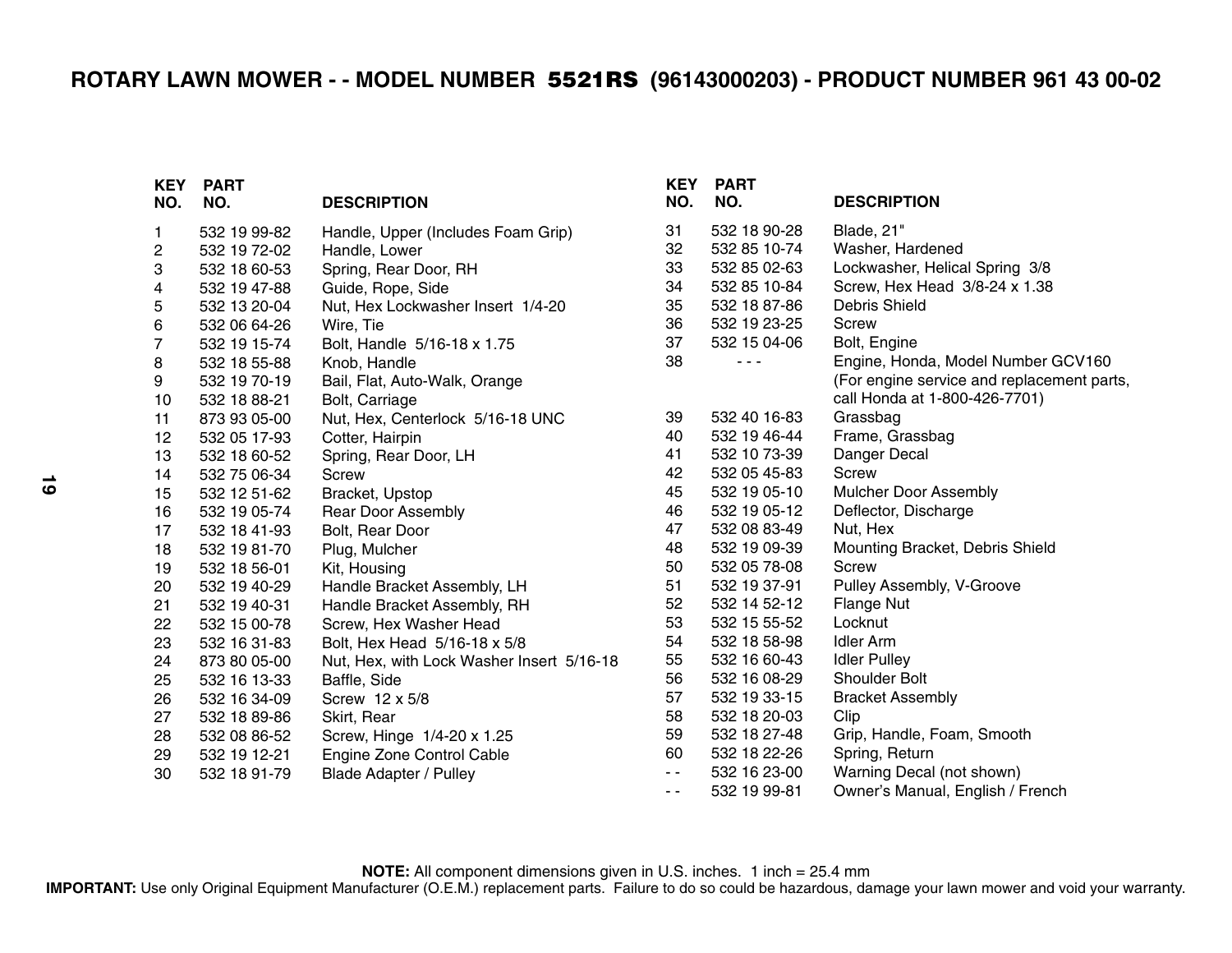